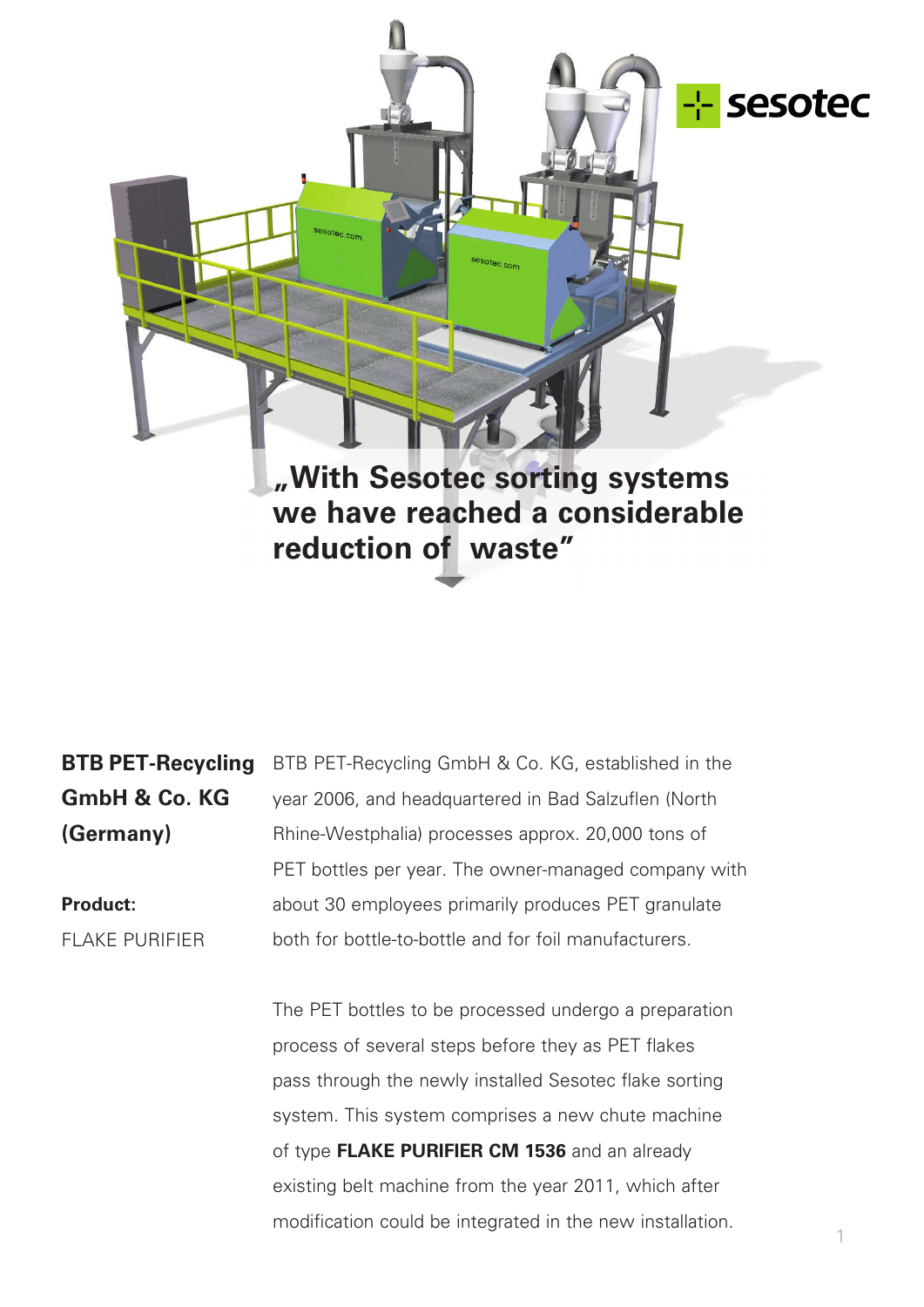

FLAKE PURIFIER

In accordance with the idea of BTB PET-Recycling GmbH & Co. KG, Sesotec in addition to the optical sorters also supplied the steel construction, the pneumatic conveying technology, and the control technology. The objective of this was to better coordinate the work that had to be performed, and to shorten the down-time of the complete plant in the construction phase.

"Because of continuously falling prices for low-grade PET material on the Asian market we had to develop new economic solutions for PET waste, and our strategy was to reduce the waste volume", says plant manager Mr. Zajontz. "With the new installation of the Sesotec sorting system we have reached this objective. There is no question regarding the profitability of the system." He furthermore adds: "The integration of remote access makes it possible to monitor the sorting system through the network. Sesotec service engineers also can use remote diagnostics for short-term error remedying or for software updates, which makes processes in everyday operations much easier. Cooperation with Sesotec was smooth right from the start."